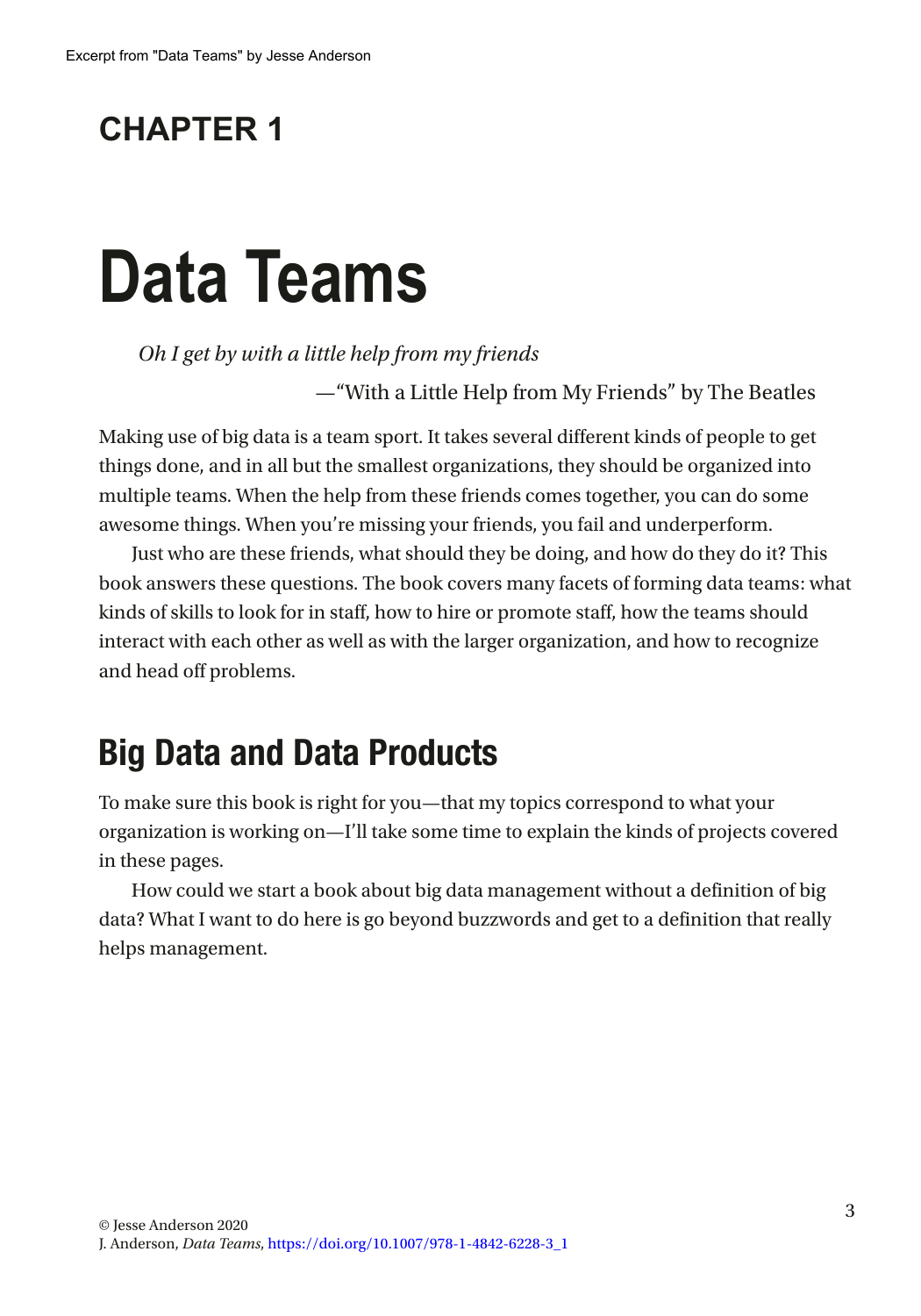#### The Terrible 3s, 4s, 5s…

Everybody accepts that big data is a rather abstract concept: you can't just say you have big data because the sizes of your datasets hit certain metrics. You have to find qualitative differences between small and big data. That gets hard.

One of Gartner's original attempts to define big data led to the creation of the 3 Vs. Originally the Vs were variety, velocity, and volume. It's difficult for management to understand this definition. It was too broad. As a result, every company said their product was big data, and management still didn't understand the definition.

This led to people choosing their own definition. Pick a number between 3 and 20. That's the number of Vs that were defined.

Instead of providing clarity, these definitions really confused the issue. People were just looking through the dictionary for Vs that sound like they should fit. Managers were learning nothing that helped them manage modern data projects.

### The Can't Definition

For management, I prefer the *can't* definition. When asked to do a task with data, the person or team says they can't do it, usually due to a technical limitation. For example, if you ask your analytics team for a report, and they say they can't do it, you probably have a big data problem.

It's imperative that the *can't* be due to a technical reason instead of the staff's skill. Listen to the reasons that the team says they can't do the task. These are some examples of technical reasons for a *can't*:

- The task is going to take too long to run.
- The task will bring down or slow down our production database.
- The task requires too many steps to complete.
- The data is scattered in too many places to run the task.

Obviously, your more technically trained people will offer a more precise and technical definition. I highly suggest you verify that your data teams really understand what is and isn't big data. If they don't, you could be relying on people who don't really understand the requirements.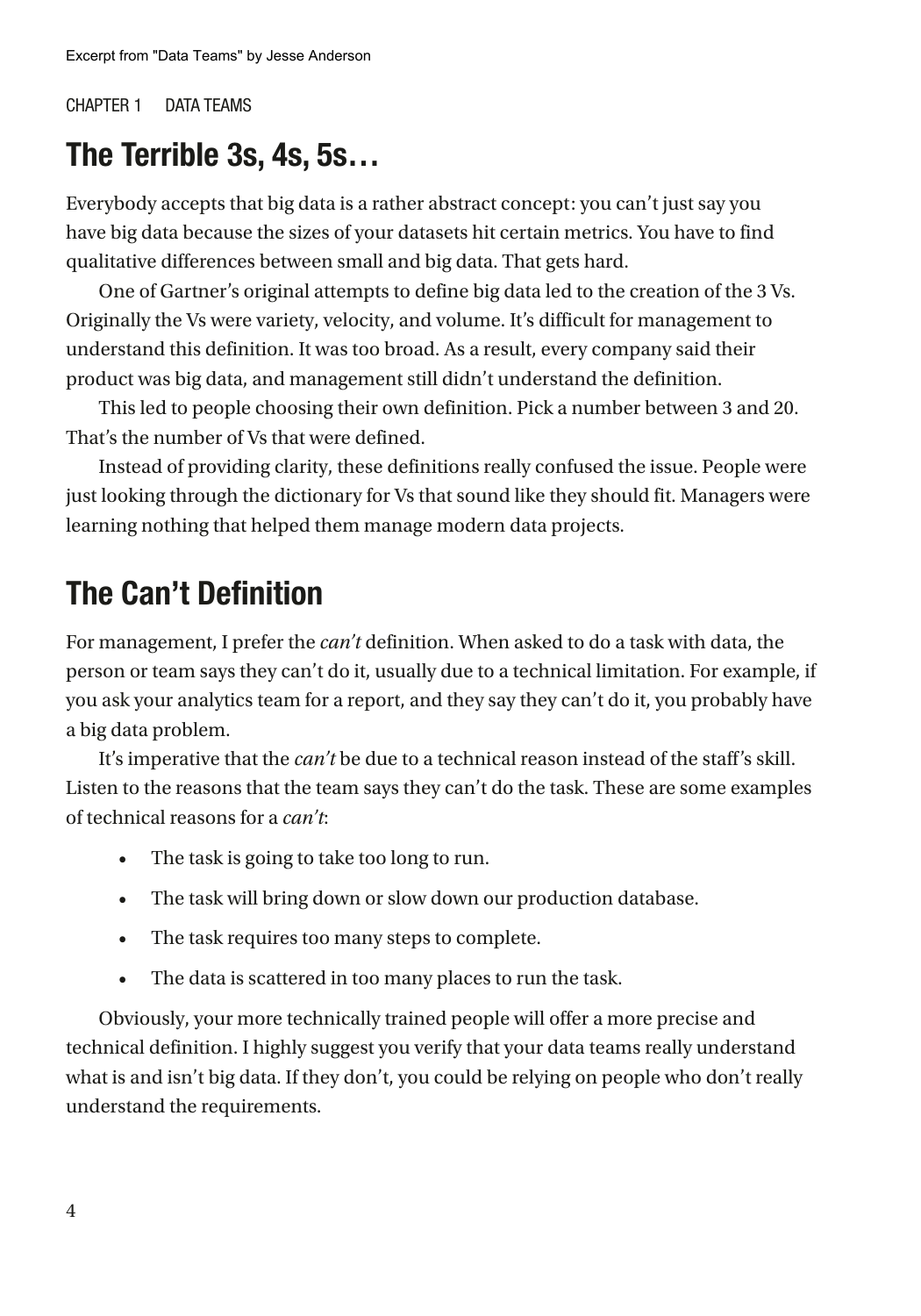Some organizations are smaller or are startups. What should they do, since they aren't saying "can't"—yet. The question should then be: will the organization have big data in the future? This future big data is really where many companies are focused. It's difficult to go back and reengineer lots of pipelines and code to use a different technology stack. Some organizations prefer to solve these problems from the very beginning instead of waiting.

## Why Management Needs to Know the Definition of Big Data

It's crucial for management to understand what constitutes big data, and they should be guided by technically qualified people. This is because the mismatch of big and small data problems can really crush productivity and value creation.

Using small data technologies for big data problems leads to can'ts. Using big data technologies for small data problems is also a problem and not just because it leads to overengineering—it's creating major costs and problems[.1](#page-2-0)

Just because many big data technologies are open source doesn't mean that they're cheap. Your costs will go up for infrastructure and salaries. Big data technologies tend to be pointy and filled with thorns, whereas small data technologies have fewer nuances that you'll have to fight. While small data lets you run all of your processes on a few computers, the number of computers explodes with big data. All of a sudden, your infrastructure costs are way higher. With big data, your response times, processing time, and end-to-end times could go up. Big data isn't necessarily faster; it's just faster and more efficient than using small data technologies for data that's too big.

Management needs to know when to push back on the hype for big data. Management shouldn't let engineers convince them to use something that isn't the right tool for the job. This could be resume polishing from the engineering side. But in the case of can'ts, big data could be the right approach.

Finally, if you're barely making it with small data technologies, big data technologies will be even more difficult. I've found that when an organization can barely exploit or productionize small data technologies, the significant jump in complexity leads to failure or underperforming projects.

<span id="page-2-0"></span><sup>1</sup> If you have small data, don't take this as belittling your use case, company, or project. Rather, you should be relieved that you've dodged the bullet known as big data (see [www.jesse-anderson.](http://www.jesse-anderson.com/2018/07/saying-you-have-small-data-isnt-belittling-your-use-case/) [com/2018/07/saying-you-have-small-data-isnt-belittling-your-use-case/](http://www.jesse-anderson.com/2018/07/saying-you-have-small-data-isnt-belittling-your-use-case/)).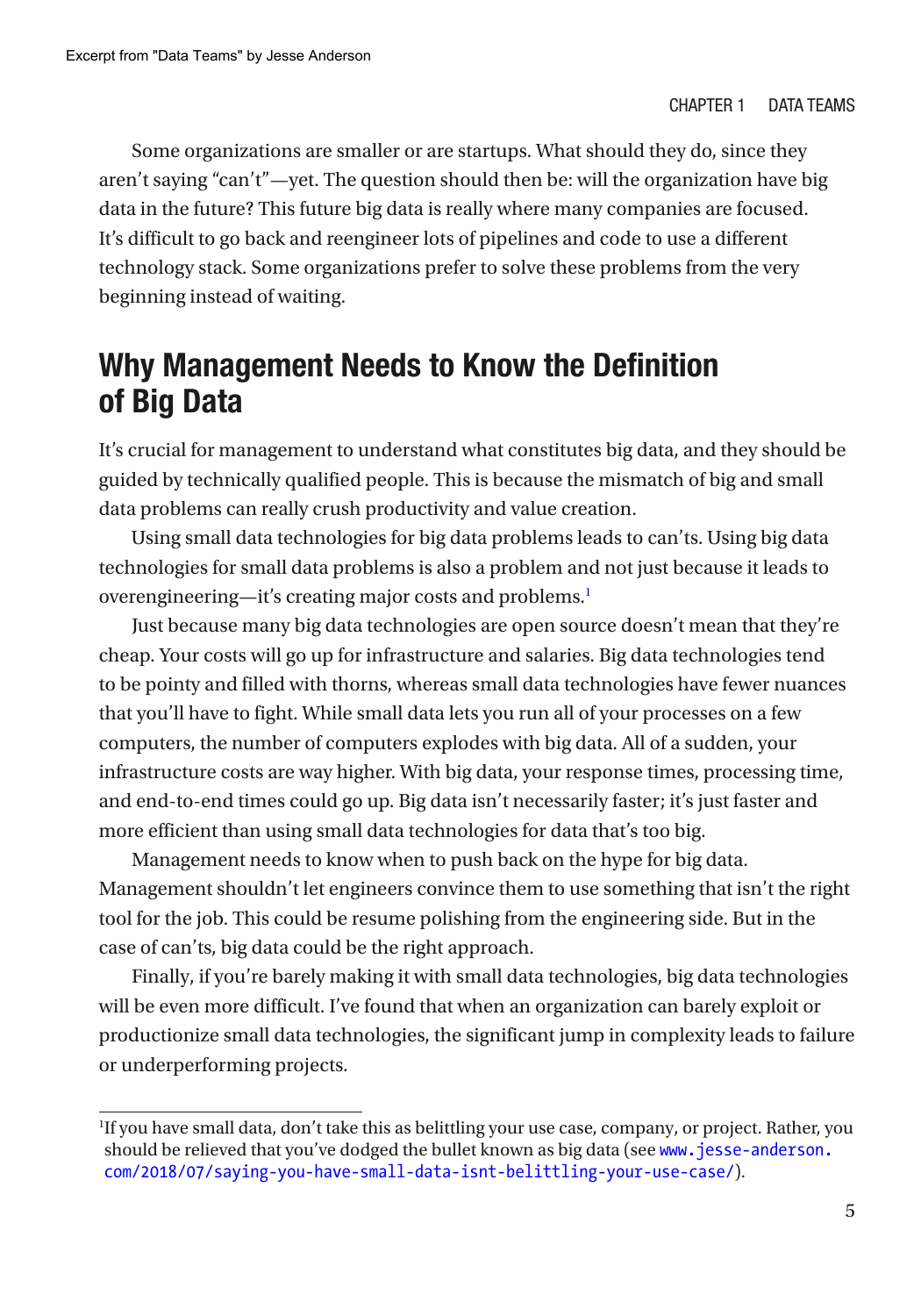## Why Is Big Data So Complicated?

Big data is 10-15 times more complicated to use than small data.<sup>2</sup> This complexity extends from technical issues to management ones. Misunderstanding, underestimating, or ignoring this significant increase in complexity causes organizations to fail.

Technically, this complexity stems from the need for distributed systems. Instead of doing everything on a single computer, you have to write distributed code. The distributed systems themselves are often difficult to use and must be chosen carefully because each has specific trade-offs.

A *distributed system* is a task broken up and run on several computers at once. This could also mean data broken up and stored on multiple computers. Big data frameworks and technologies are examples of distributed systems. I'm using this term instead of talking about a specific big data framework or program. Honestly and unfortunately, these big data frameworks come and go.

Management becomes more complex, too, because the staff has to reach across the organization at a level and consistency you never had to before: different departments, groups, and business units. For example, analytics and business intelligence teams never had to have the sheer levels of interaction with IT or engineering. The IT organization never had to explain the data format to the operations team.

From both the technical and the management perspectives, teams didn't have to work together before with as high of a bandwidth connection. There may have been some level of coordination before, but not this high.

Other organizations face the complexity of data as a product instead of software or APIs as the product. They've never had to promote or evangelize the data available in the organization. With data pipelines, the data teams may not even know or control who has access to the data products.

Some teams are very siloed. With small data, they've been able to get by. There wasn't ever the need to reach out, coordinate, or cooperate. Trying to work with these maverick teams can be a challenge unto itself. This is really where management is more complicated.

<span id="page-3-0"></span><sup>&</sup>lt;sup>2</sup> For a full explanation of this increase in complexity, I suggest you read [www.oreilly.com/](https://www.oreilly.com/learning/on-complexity-in-big-data/) [learning/on-complexity-in-big-data/](https://www.oreilly.com/learning/on-complexity-in-big-data/).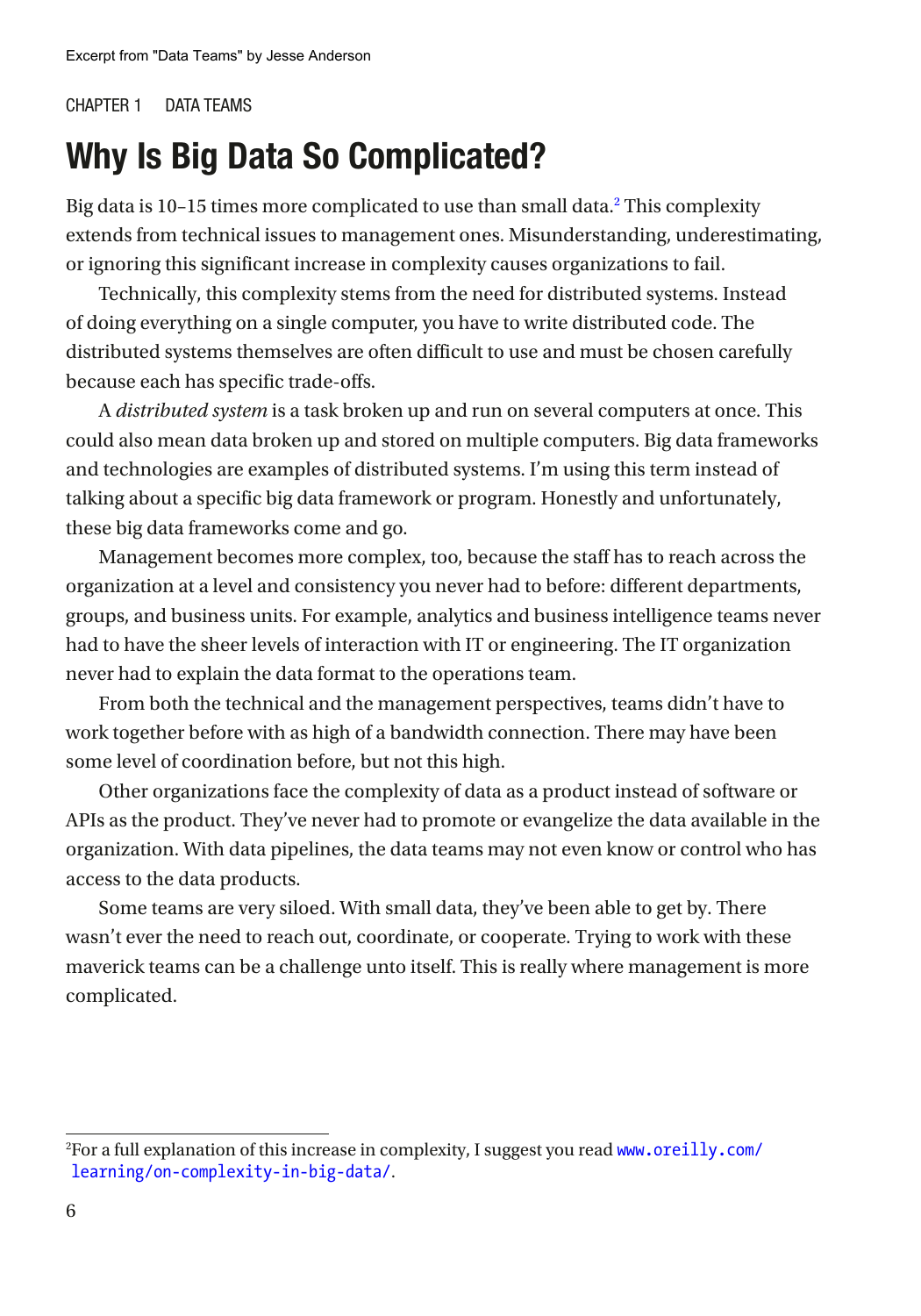### Data Pipelines and Data Products

The teams we're talking about in this book deal with *data pipelines* and *data products*. Briefly put, a data pipeline is a way of making data available: bringing it into an organization, transferring it to another team, and so on—but usually transforming the data along the way to make it more useful. A data product takes in a dataset, organizes the data in a way that is consumable by others, and exposes in a form that's usable by others.

More specifically, a data pipeline is a process to take raw data and transform it in a way that is usable by the next recipient in the organization. To be successful, this data must be served up by technologies that are the right tools for the job and that are correct for the use cases. The data itself is available in formats that reflect the changing nature of data and of the enterprise demand for it.<sup>3</sup>

The output of these data pipelines are data products. These data products should become the lifeblood of the organization. If this doesn't happen, the organization isn't a data-driven organization and is not reaping the benefits of its investment in data.

To be robust, data products must be scalable and fault-tolerant, so that end users can reliably use them in production and critical scenarios. The data products should be well organized and cataloged to make them easy to find and work with. They should adhere to an agreed-upon structure that can evolve without massive rewrites of code, either in the pipelines creating the data products or among downstream consumers.

Data products usually are not one-off or ad hoc creations. They are automated and constantly being updated and used. Only in certain cases can you cut corners to create short-lived or ad hoc data products.

The veracity and quality of data products are vital. Otherwise, the teams using the data products will spend their time cleaning data instead of using the data products. Consistently low-quality data products will eventually erode all confidence in the data team's abilities.

<span id="page-4-0"></span><sup>3</sup> It's also worth noting other people's definition of data pipelines and related questions (see [www.jesse-anderson.com/2018/08/what-is-a-data-pipeline/](http://www.jesse-anderson.com/2018/08/what-is-a-data-pipeline/)).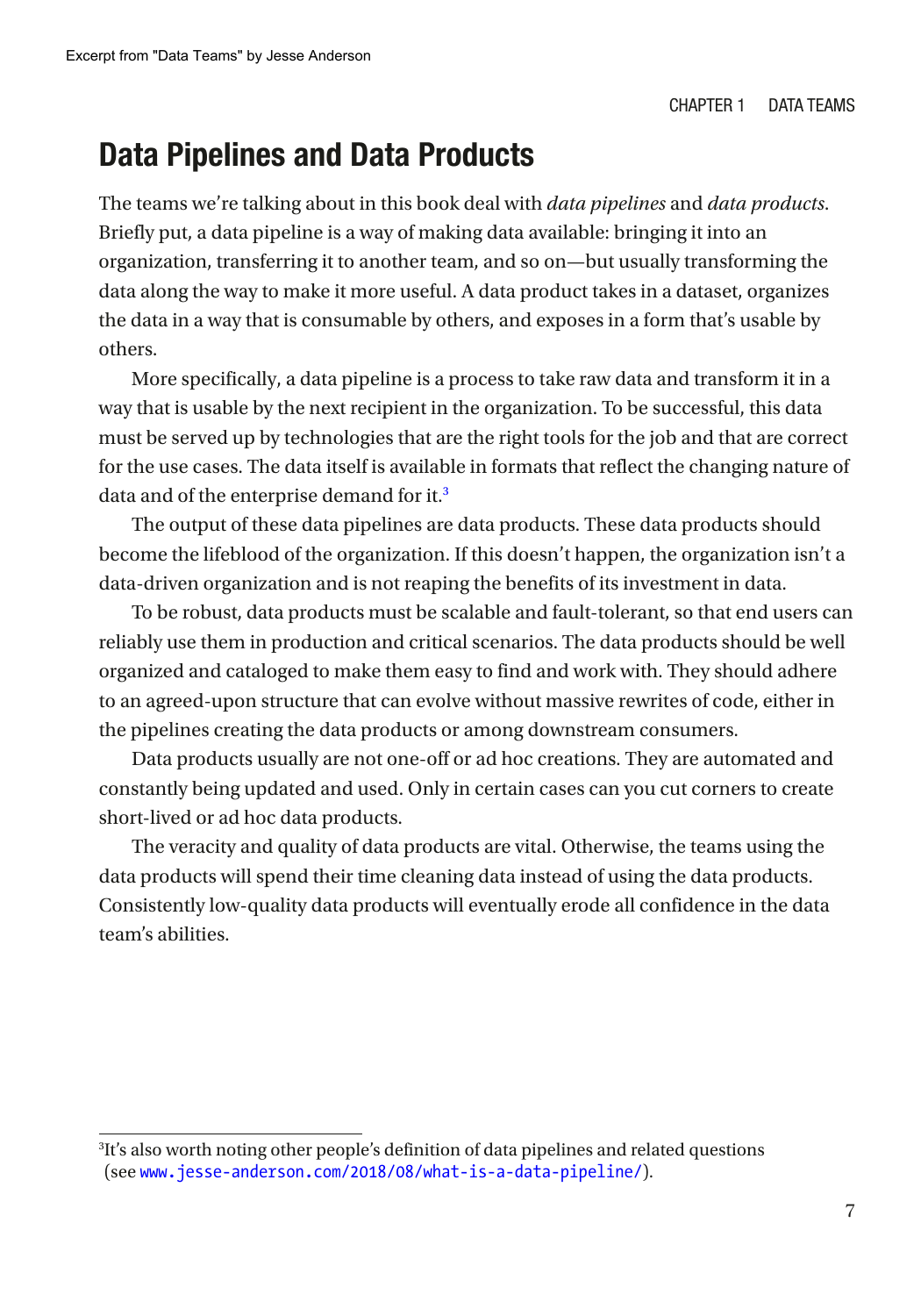# Common Misconceptions

Before we focus on how to make big data work for you, we need to dispel some myths that prevent managers from recognizing the special requirements of big data, hiring the right people to deal with big data, and managing the people effectively.

## "It's All Just Data"

Sometimes people say it's all just data. They're trying to say there isn't a difference between small and big data. This sort of thinking is especially bad for management. It sends the message that what data teams do is easy and replaceable. The reality is that there is a big difference between small and big data. You need completely different engineering methods, algorithms, and technologies. A lack of appreciation for these differences is a cultural contributor to project failures.

There may be reasons that people think this. They may be in an organization with good data engineering. They're simply taking for granted the hard work of the data teams. From this person's point of view, it's all easy. This is one of the marks of a successful data engineering team.

Another reason may be that the organization doesn't have big data. They've been able to get by without having to deal with the complexity jump caused by big data.

## "Isn't This Just Something Slightly Different from…?"

A common misconception with data teams is that they are only slightly different from a more traditional existing team in the organization. Managers think we're just going overboard with job titles and teams to make things more complicated. This sort of thinking contributes to failure because the wrong or unqualified team is taking the lead.

#### Business Intelligence

Some people believe that business intelligence is the same thing as data science. Yes, both teams make extensive usage of math and statistics. However, most business intelligence teams are not coding. If they are writing some code, they're not using a complex language. Put simply, a data scientist needs to know more than SQL to be really productive. They'll need to know a high-level and complex language to accomplish their goals.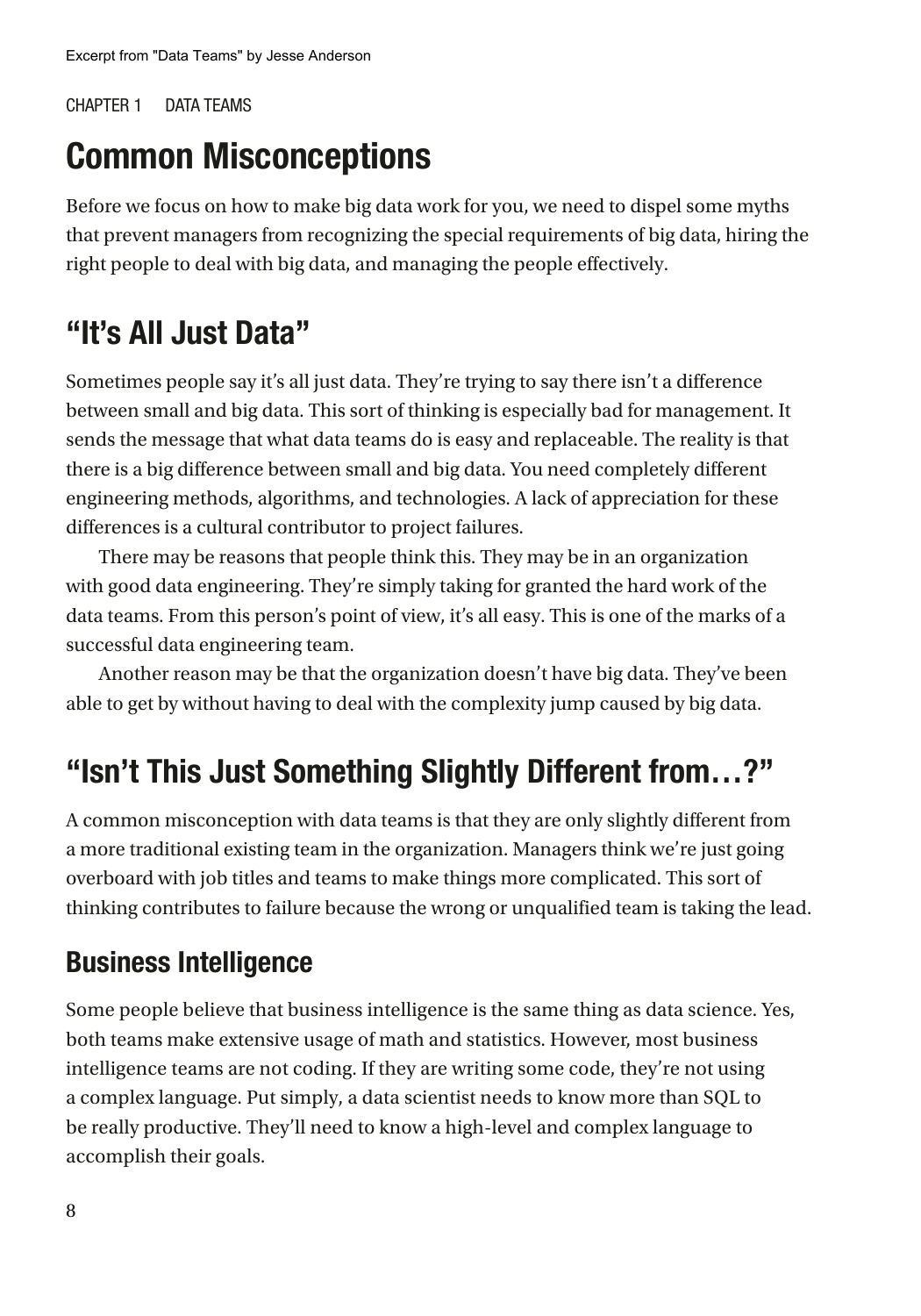#### Data Warehousing

Others think data engineering is the same thing as data warehousing. Yes, both teams make extensive usage of data. They'll both use SQL as a means of working with data. However, data engineering also requires intermediate-level to expert-level knowledge of programming and distributed systems. This extra knowledge really separates the two teams' underlying skills.

Although this book talks a bit about the continuing roles of database administrators (DBAs) and data warehouse teams, I'm not including their work as part of the data teams discussed in the book. The data products that they can create are just too limited for the types of data science and analysis covered in the book. Yes, some teams are able to create some products of value, but they aren't able to create a wide variety of data products that today's organizations need.

#### **Operations**

Another source of confusion is on the operational side. This also comes back to distributed systems. Keeping distributed systems running and functioning correctly is difficult. Instead of data and processing being located on a single computer, it is spread out over multiple computers. As a direct result, these frameworks and your own code will fail in complex ways.

The operational problems don't end with just software. Operations have to deal with data itself. Sometimes, the operational issues come from problems in the data: malformed data, data that isn't within a specific range, data that doesn't adhere to the types we're expecting—the list goes on. Your operations team will need to understand when a problem stems from data, the framework, or both.

#### Software Engineering

Finally, software engineering and data engineering look really similar from the outside. You might see a pattern here, but data and distributed systems make all the difference. Software engineering is no exception, and software engineers will need to specialize in order to become data engineers.

I've worked with software engineers extensively and throughout the world. Software engineering skills are close to data engineering skills but not close enough. For most of a software engineer's career, the database is their data structure and storage mechanism. Others may never have had to write code that is multiprocess, multithreaded, or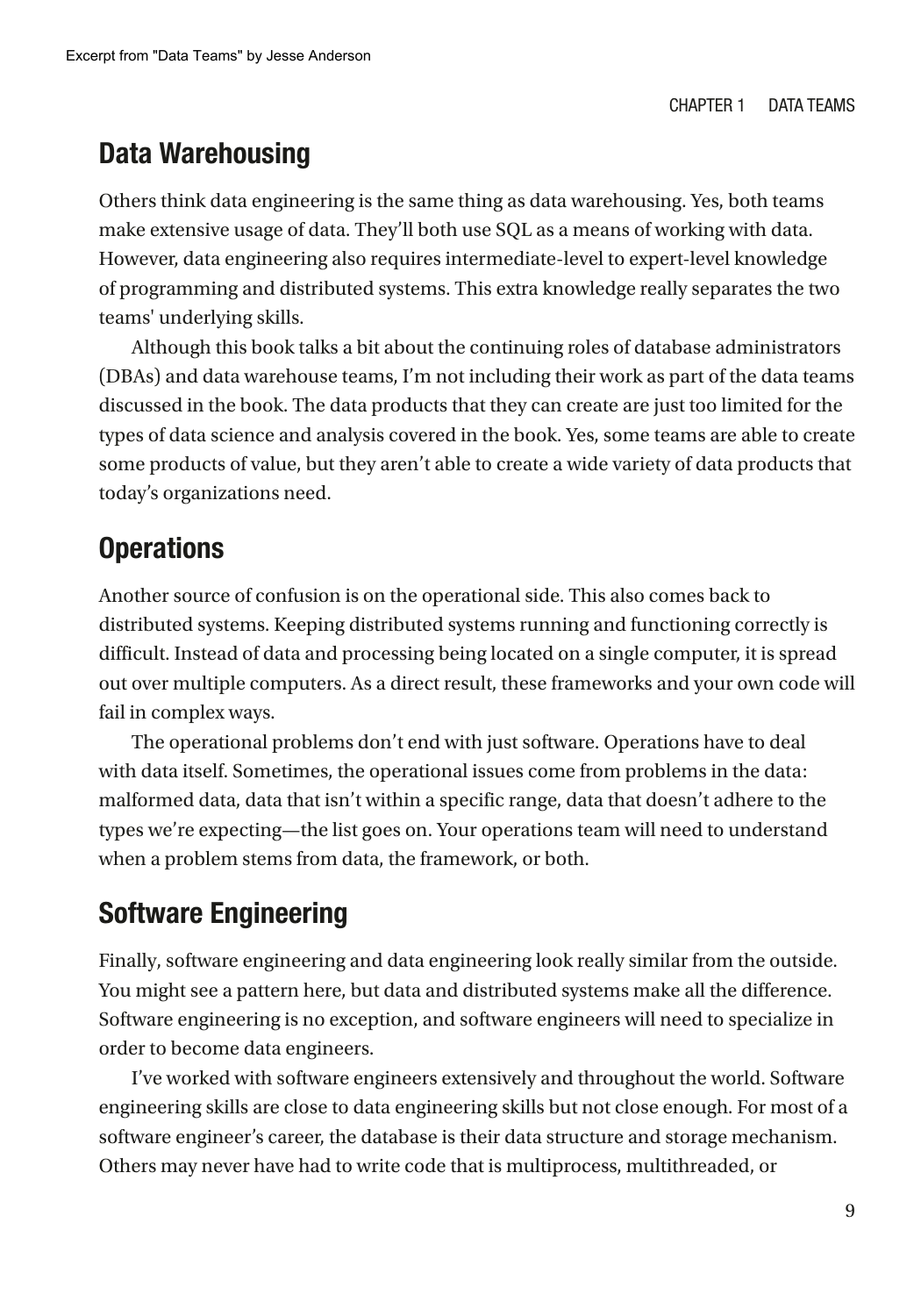distributed in any way. The majority of software engineers haven't worked with the business in as deep or in as concerted way that is needed for data engineering.

The distributed systems that data engineers need to create are complex. They also change quite often. For most data pipelines, data engineers will have to use 10–30 technologies to create a solution, in contrast to the three or so technologies needed for small data. This really underscores the need for specialization.

## Why Are Data Teams Needed for Big Data?

You might have checked out this book because you're part of a brand-new project, or one that's already underway, and have seen something amiss but can't put your finger on what's happening. I find this is often the case when someone is having problems with their data projects.

In this book, data teams are the creators and maintainers of data products. I have mentored, taught, and consulted with different data teams all over the world. After being brought on board, I have repeatedly encountered teams in various stages of failure and underperformance. The failure of data projects would prevent the business from benefiting or gaining any return on their big data investments. At some point, organizations would just stop investing in their big data projects, because they became a black hole that sucked up money while emitting little to nothing of value.

At risk of oversimplifying, I'll use the term *small data* for the small-scale work that organizations everywhere are doing with SQL, data warehouses, conventional business intelligence, and other traditional data projects. That term contrasts with *big data*, a buzzword we'll look at in the next chapter. The new big data projects seem familiar and yet also different and strange. There is an ethereal and hard to quantify the difference that you can't quite express or put your finger on.

This difference you're seeing is the missing piece that determines whether data projects are successful or not. Without this understanding that informs your creation of data teams and interaction with them, you can't be successful with big data. The key is getting the right balance of people and skills—and then getting them to collaborate effectively.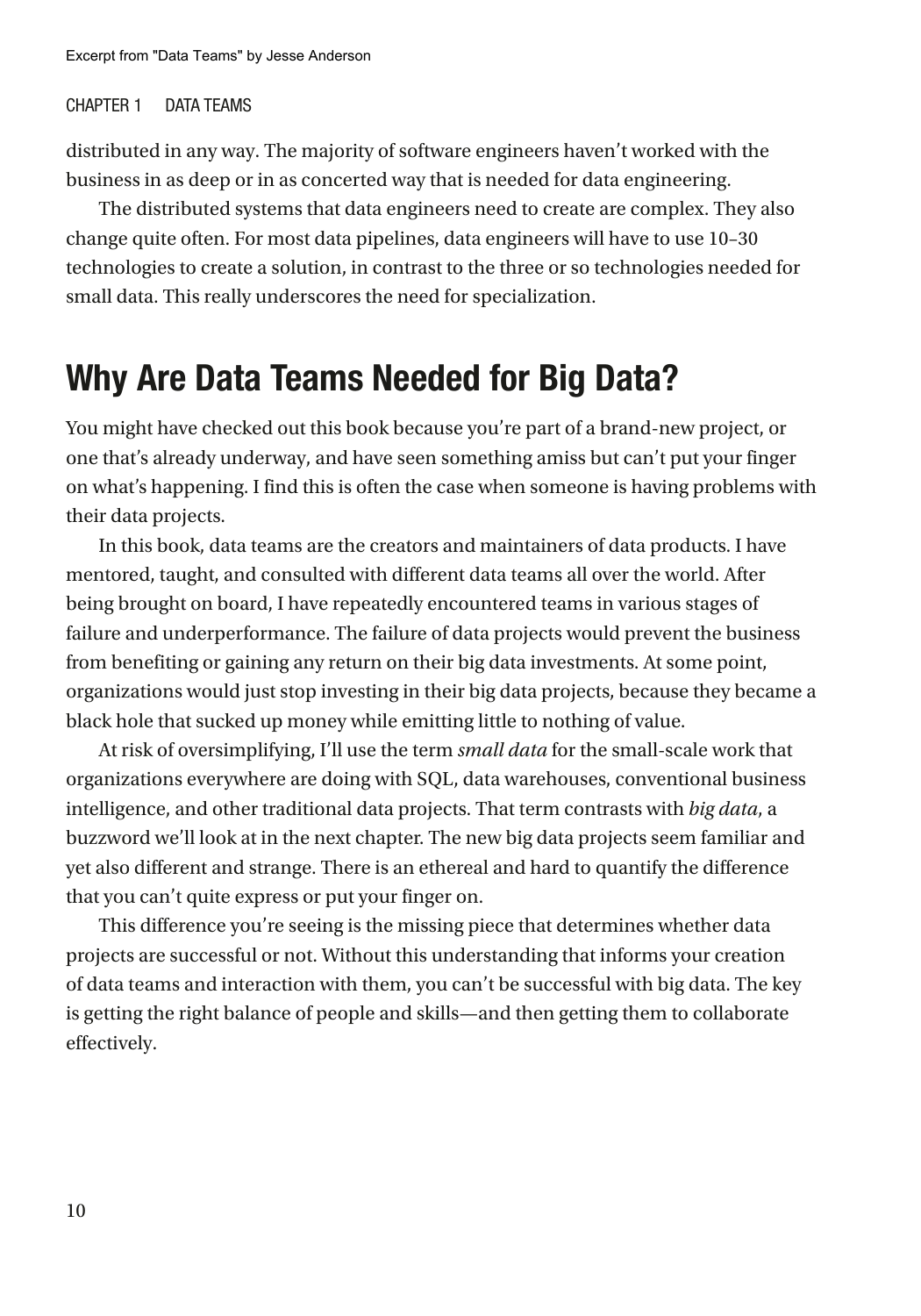## Why Some Teams Fail and Some Succeed

Years ago, I could only spot when a team was about to fail. I couldn't tell them what do to fix things, improve the team, or prevent failure. I felt quite powerless. I was seeing a train speeding toward a concrete wall, and I could only tell the passengers to get off before it crashed.

I knew that wasn't enough.

Figuring out the why, what, and who of these failures became somewhere between a challenge, obsession, and quixotic adventure for me. It became my research project. I absolutely had to figure out why very few teams succeeded and why so many teams that showed promise at the start ended up failing.

I became a success junkie, crazy-focused on people and organizations who were or said they were successful. When I found these people, they faced a barrage of specific and demanding questions: Why were you successful? How did you become successful? What did you do differently to become successful? Why do you think you were successful? Even as I'm writing this, I'm remembering people's faces as I asked these weird questions. The only way I could decipher this puzzle was by asking questions and assimilating other people's experiences.

I learned a lot from the projects that failed too. Encountering a project teetering on the edge of failure, I looked at the usual suspects but couldn't find anything obvious. Did people work hard? Yes. Were they smart? Yes. Was the technology to blame? No—at least not usually. I had to look deeper.

It was easy to blame the technologies, and that's what most organizations did after a failure. But I knew that was a total cop-out. Yes, there are problems and limitations with the technologies. Other organizations were able to productionize the same technologies, deal with the issues that the technologies had, and be successful. We're mostly talking about projects that failed well before the project ever made it into production or the first release.

No, these projects were failing so early in the cycle that there was a different culprit. Most of the time, the failures were the same over and over again. And yet, you couldn't really blame the staff or the management. There wasn't any body of work out to say why or what was happening.

Personally, I've been on this mission to create the body of work for management. I wanted to dispel the ignorance that led to all that waste. This book is a compendium of that effort. You'll see some of my related writings on the topic pop up as footnotes throughout the book.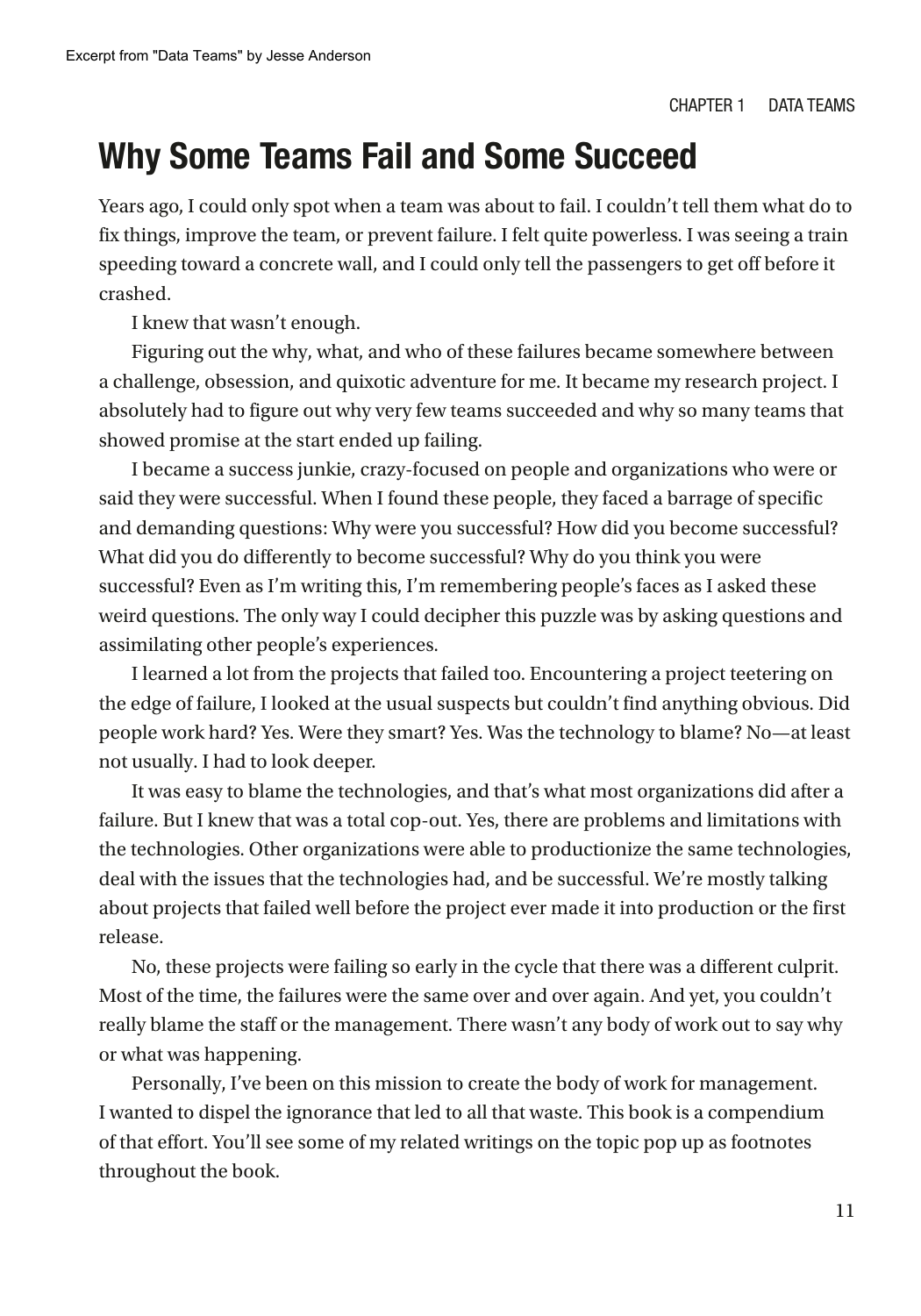## The Three Teams

To do big data right, you need three different teams. Each team does something very specific in creating value from data. From a management's 30,000-foot view—and this is where management creates the problem—they all look like the same thing. They all transform data, they all program, and so on. But what can look from the outside like a 90 percent overlap is really only about 10 percent. This misunderstanding is what really kills teams and projects.

Each team has specialized knowledge that complements the other teams. Each team has both strengths and weaknesses inherent to the staff's experiences and skills. Without the other teams, things just go south.

We're going to go deeply into each one of these teams in Part 2, but I want to briefly introduce each one here. Like a dating show, let's bring on our three bachelors!

### Data Science

Bachelor #1 likes counting things, math, and data. He's learned a little about programming. Meet the data science team!

When most managers think or hear of big data, it's in the context of data science. The reality is that data science is just one piece of the puzzle.

The data science team consumes data pipelines in order to create derivative data. In other words, they take data pipelines that were previously created and augment them in various ways.

Sometimes the augmentation consists of advanced analytics, notably the machine learning (ML) that is so hot nowadays. The members of a data science team usually have extensive backgrounds in mathematical disciplines like statistics. With enough of a background in statistics, math, and data, you can do some pretty interesting things. The result is usually a *model* that has been trained on your specific data and analyze it for your business use case. From models, you can get fantastically valuable information such as predictions or anomaly detection.

My one-sentence definition of a data scientist is:

A data scientist is someone who has augmented their math and statistics background with programming to analyze data and create applied mathematical models.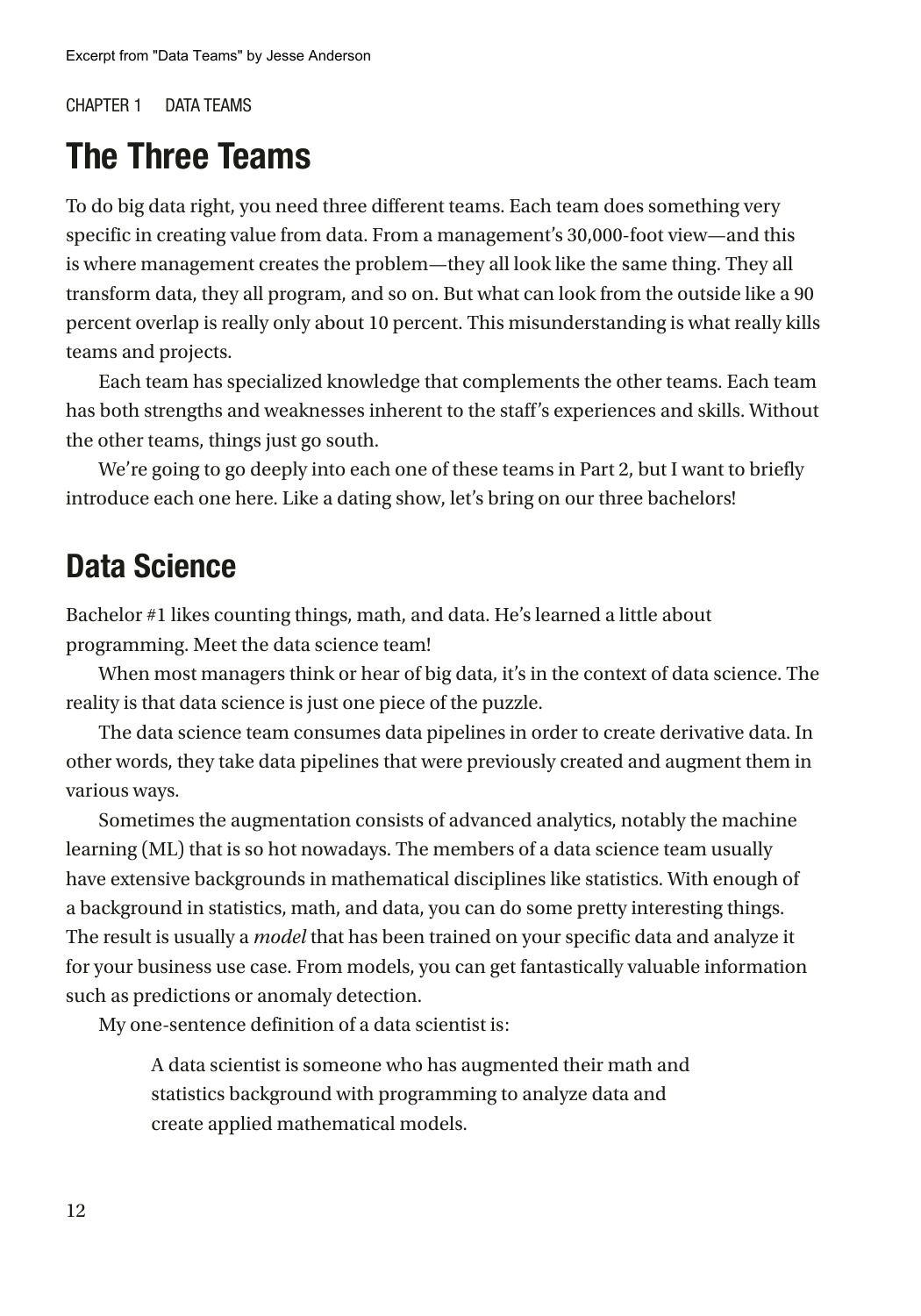At this initial juncture, there are few main things to know about data scientists:

- They have a math background, but not necessarily a math degree.
- They have an understanding of the importance and usage of data.
- They usually have a beginner-level understanding of big data tools.
- They usually have beginner-level programming skills.

This beginner-level skill is important to understand. We'll get deeper into this later just know that this is a big reason we need the other teams.

A common mistake made by organizations just starting out with big data is to hire just data scientists. This is because they are the most visible element of big data and the face of the analytics created. This mistake is like trying to get a band together with just a lead singer. That might work if you're going to sing *a cappella*. If you're going to want any musical accompaniment, you'll need the rest of the band. A big focus of this book is to help you see and understand why each team is essential and how each team complements another.

## Data Engineering

Bachelor #2 likes building model airplanes, programming, data, and distributed systems. Meet the data engineering team!

Going from data science in the lab to running data science at scale in the business isn't a trivial task. You need people who can create maintainable and sustainable data systems that can be used by nonspecialists. It takes a person with an engineering background to do this right.

The data engineering team creates the data pipeline that feeds data to the rest of the organization, including the data scientists. The data engineers need the skills to create data products that are

- Clean
- Valid
- Maintainable
- Usable at scale
- Sustainable for additions and improvements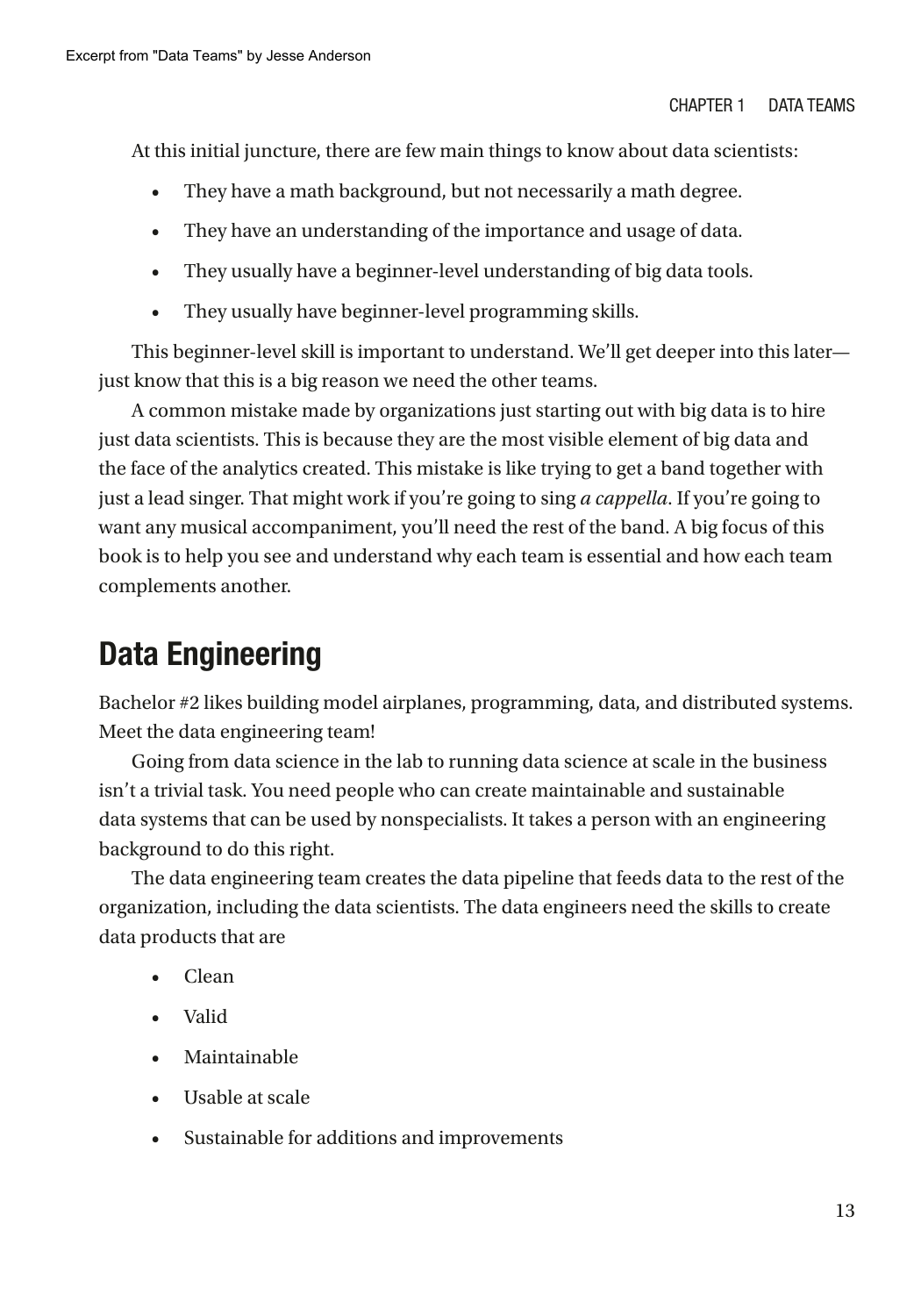Sometimes, the data engineering team rewrites the data scientists' code. This is because the data scientists are focused on their research and lack the time or expertise to use the programming language most effectively.

The data engineers are also responsible for choosing the data infrastructure to run on. This infrastructure can vary from project to project and usually consists of open source projects with weird names, or related tools provided by cloud vendors. This is a place where data teams get stuck, choose the wrong thing, or implement things wrong and get waylaid.

My one-sentence definition of a data engineer is:

A data engineer is someone who has specialized their skills in creating software solutions around big data.

This team is crucial to your success. Make sure you have the right people with the right resources to guide you effectively. At this initial juncture, there are a few main things to know about data engineers:

- They come from a software engineering background.
- They have specialized in big data.
- Their programming skills are intermediate at a bare minimum, and ideally expert.
- They may be called upon to enforce some engineering discipline on the data scientists.

These data engineers are—at their heart—software engineers, with all the good and bad that comes along with it. They, too, need others to complement their shortcomings. So, in addition to interacting heavily with other teams, the data engineering team itself is multidisciplinary. Although it will be made up primarily of data engineers, there may be other job titles as well. These extra staff will fill out a role or skill that a data engineer doesn't have, or a task of lower difficulty that can be done in conjunction with a data engineer.

## **Operations**

Bachelor #3 likes trains that run on time, hardware, software, and operating systems. Meet the operations team!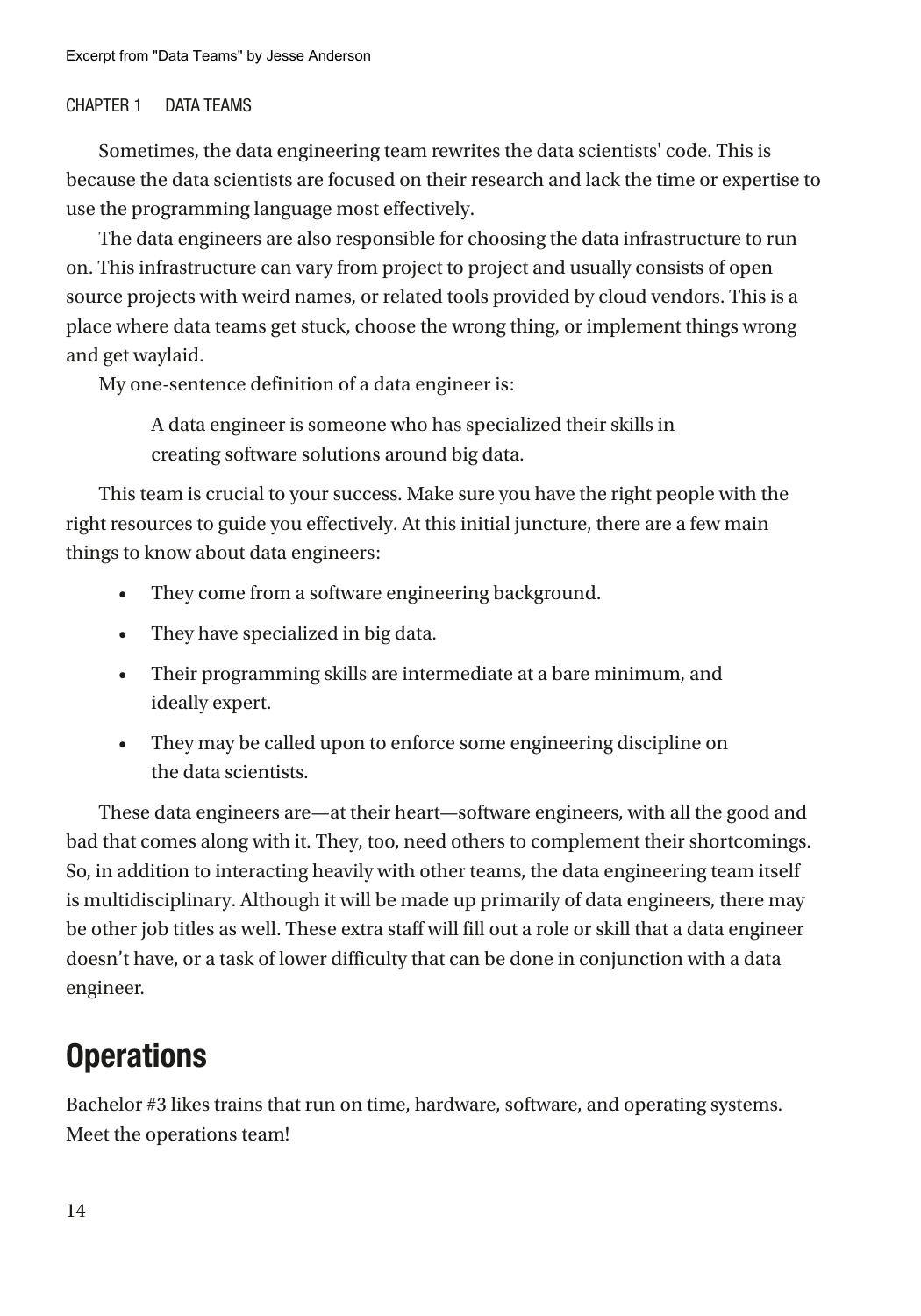Running distributed system frameworks in production ranges from rock-solid to temperamental. Your code will likely have the same range of behavior. Who is responsible for keeping these technologies running and working? You need an operations team to keep the ship moving and everything chugging along.

Organizations accomplish their operational goals in two different ways.

The first is a more traditional operations route. There is a team that is responsible for keeping everything running. That team does not really touch the data engineer's code. They may have a hand in automation, but not in writing the code for pipelines.

The second is more of a practice than a team. This practice mixes data engineering and operational functions. The same team is responsible for both the data pipeline code and keeping it running. This method is chosen to prevent the quintessential "throw it over the fence" problems that have long existed between developers and operations staff where developers create code of questionable quality that the operations team is forced to deal with the problems. When the developers are responsible for maintaining their own code in production, they will need to make it rock-solid instead of leaving quality as someone else's problem.

Whether a separate team or a function of engineering, operations are responsible for keeping things running. This list of "things" is pretty and long, underscoring the necessity of operations. These things include

- Being responsible for the operation in production of the custom software written by your data engineers and data scientists (and maybe other people too)
- Keeping the network optimized, because you're dealing with large amounts of data and the vast majority of it is passed through the network
- Fixing any hardware issues, because hard drives and other physical hardware will break (less common in the cloud, but still occasionally requiring troubleshooting knowledge)
- Installing and fixing the peripheral software that may be needed by your custom code
- Installing and configuring the operating systems to optimize their performance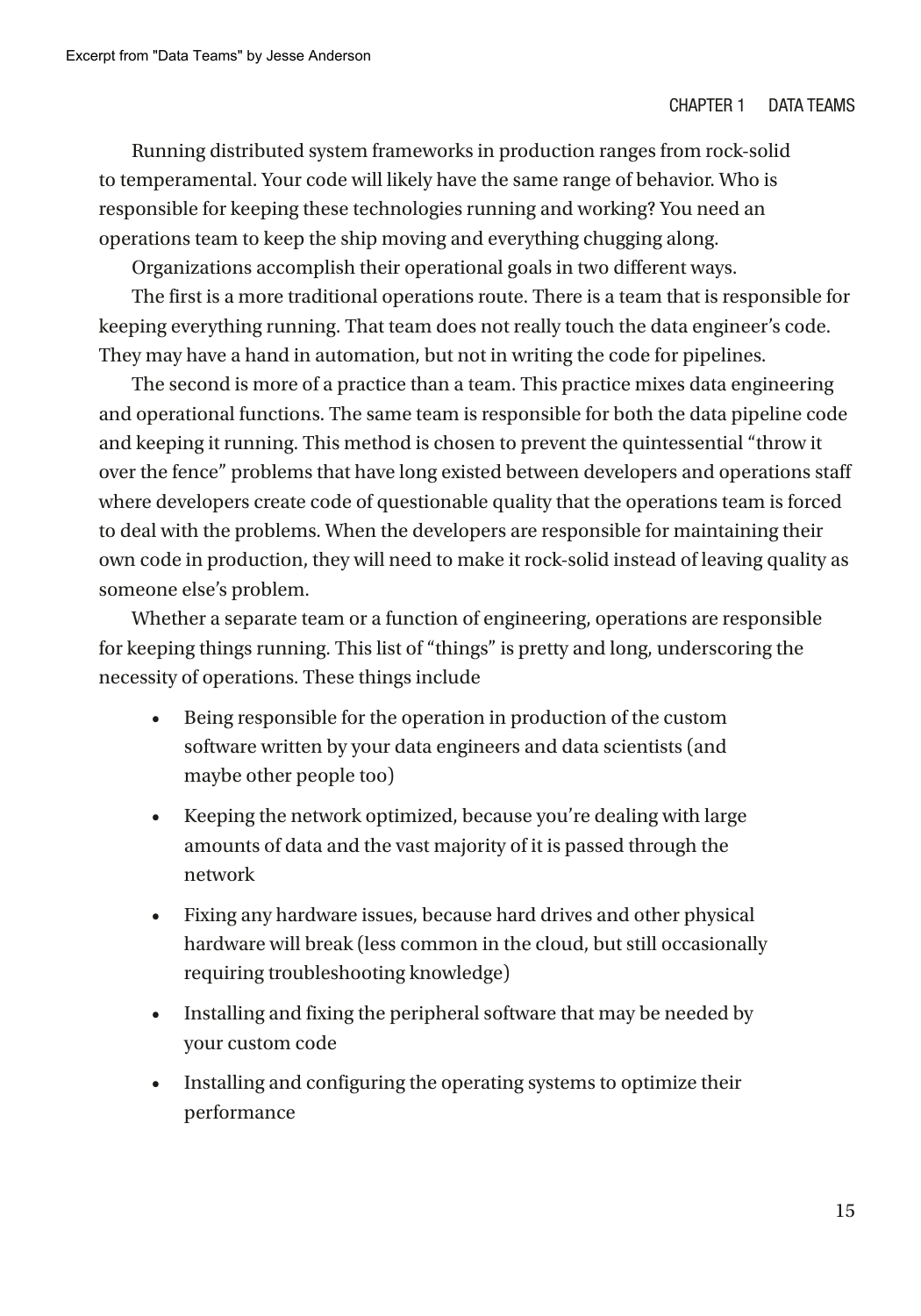That list might sound like any operations, but let me add the things that really kick the big data operational team into overdrive. They must be:

- Responsible for the smooth running of the cluster software and other big data technologies you have operationalized
- More familiar with the code being run than usual, and understand its output logs
- Familiar with the expected amount, type, and format of the incoming data

My one-sentence definition of an operations engineer is:

An operations engineer is someone with an operational or systems engineering background who has specialized their skills in big data operations, understands data, and has learned some programming.

At this initial juncture, there are few main things to know about operations engineers:

- They come from a systems engineering or operational background.
- They have specialized in big data.
- They have to understand the data that is being sent around or accessed by the various systems.

It's important to know there's really a different mindset between data engineers and operations engineers. I've seen it over and over. It really takes a different person to want to maintain and keep something running rather than creating or checking out the latest big data framework.

## Why Are Three Teams Needed?

We've just seen the gist of all three teams. But you may still have questions about what each team does or how it differs. We're going to get deeper into the differences and how the teams support each other.

For some people or organizations, it's difficult to quantify the differences because there is some overlap. It's important to know that this overlap is complementary and not the source of turf wars. Each one of these teams plays a vital role in big data.